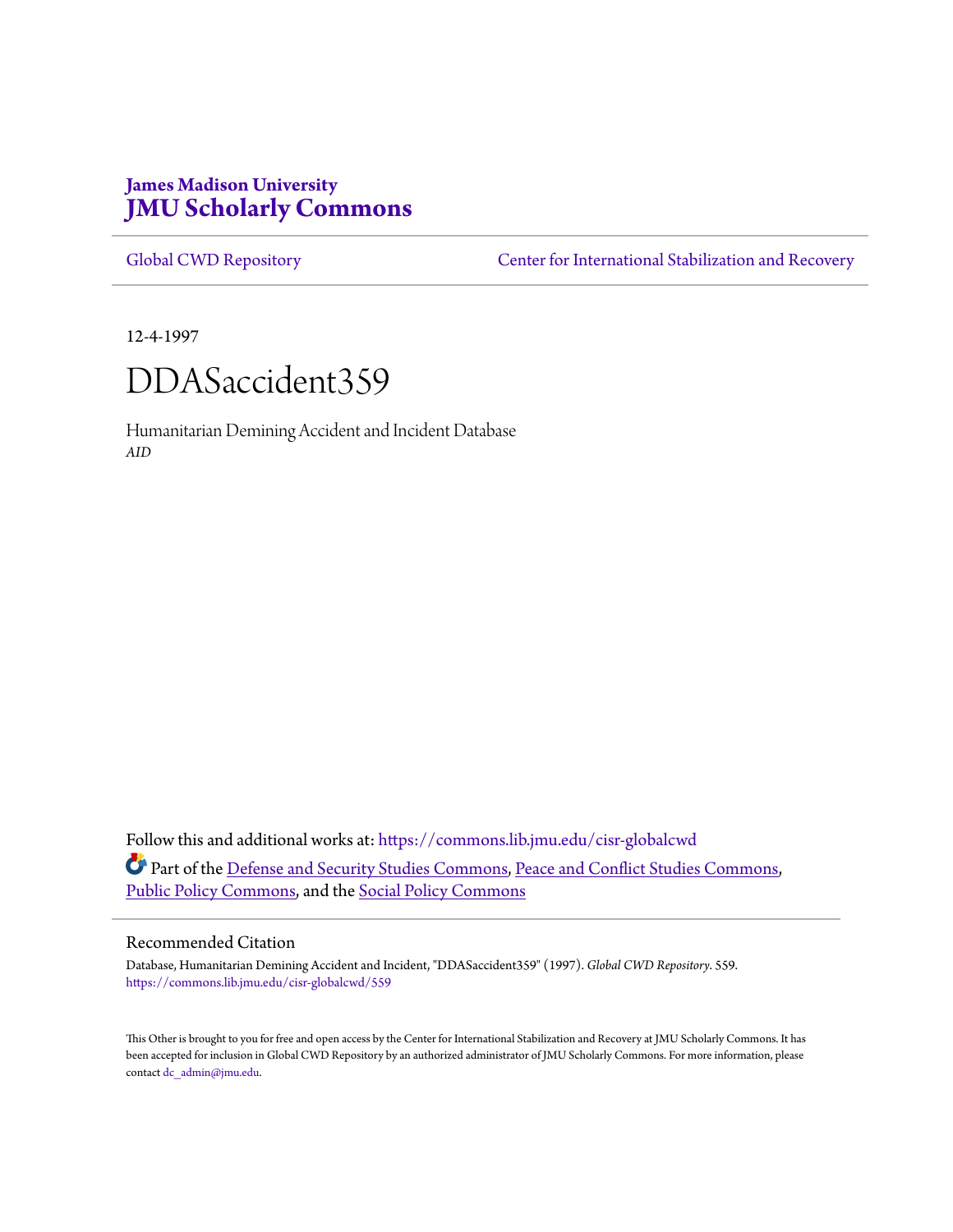# **DDAS Accident Report**

# **Accident details**

| Report date: 19/05/2006                       | Accident number: 359                                  |
|-----------------------------------------------|-------------------------------------------------------|
| Accident time: 09:15                          | <b>Accident Date: 04/12/1997</b>                      |
| <b>Where it occurred: 5km South of Dohuk</b>  | <b>Country: Iraq</b>                                  |
| <b>Primary cause:</b> Inadequate training (?) | <b>Secondary cause: Other (?)</b>                     |
| <b>Class: Demolition accident</b>             | Date of main report: 04/12/1997                       |
| ID original source: AF                        | Name of source: MAG                                   |
| <b>Organisation: Name removed</b>             |                                                       |
| Mine/device: Fuze                             | <b>Ground condition: demolition s</b><br>(explosives) |
| Date record created: 21/02/2004               | Date last modified: 21/02/2004                        |

**Accident number: 359 Accident time:** 09:15 **Accident Date:** 04/12/1997 **Country:** Iraq **Secondary cause:** Other (?) Date of main report: 04/12/1997 **Name of source: MAG Ground condition:** demolition site

(explosives) **No of victims:** 1 **No of documents:** 2

**Map details** 

| Longitude:              | Latitude:                    |
|-------------------------|------------------------------|
| Alt. coord. system:     | <b>Coordinates fixed by:</b> |
| Map east:               | Map north:                   |
| Map scale: not recorded | Map series:                  |
| Map edition:            | Map sheet:                   |
| Map name:               |                              |

# **Accident Notes**

no independent investigation available (?)

inadequate investigation (?)

safety distances ignored (?)

inadequate training (?)

# **Accident report**

The demining group carried out an internal investigation and made their limited report available. The following is edited for anonymity.

## **FIRST LOOK ACCIDENT REPORT EOD DEMOLITION GROUND, DOHUK.**

Location of accident: 5km south of Dohuk, northern Iraq Time and date of accident: 09:15 hrs, 4 December 1997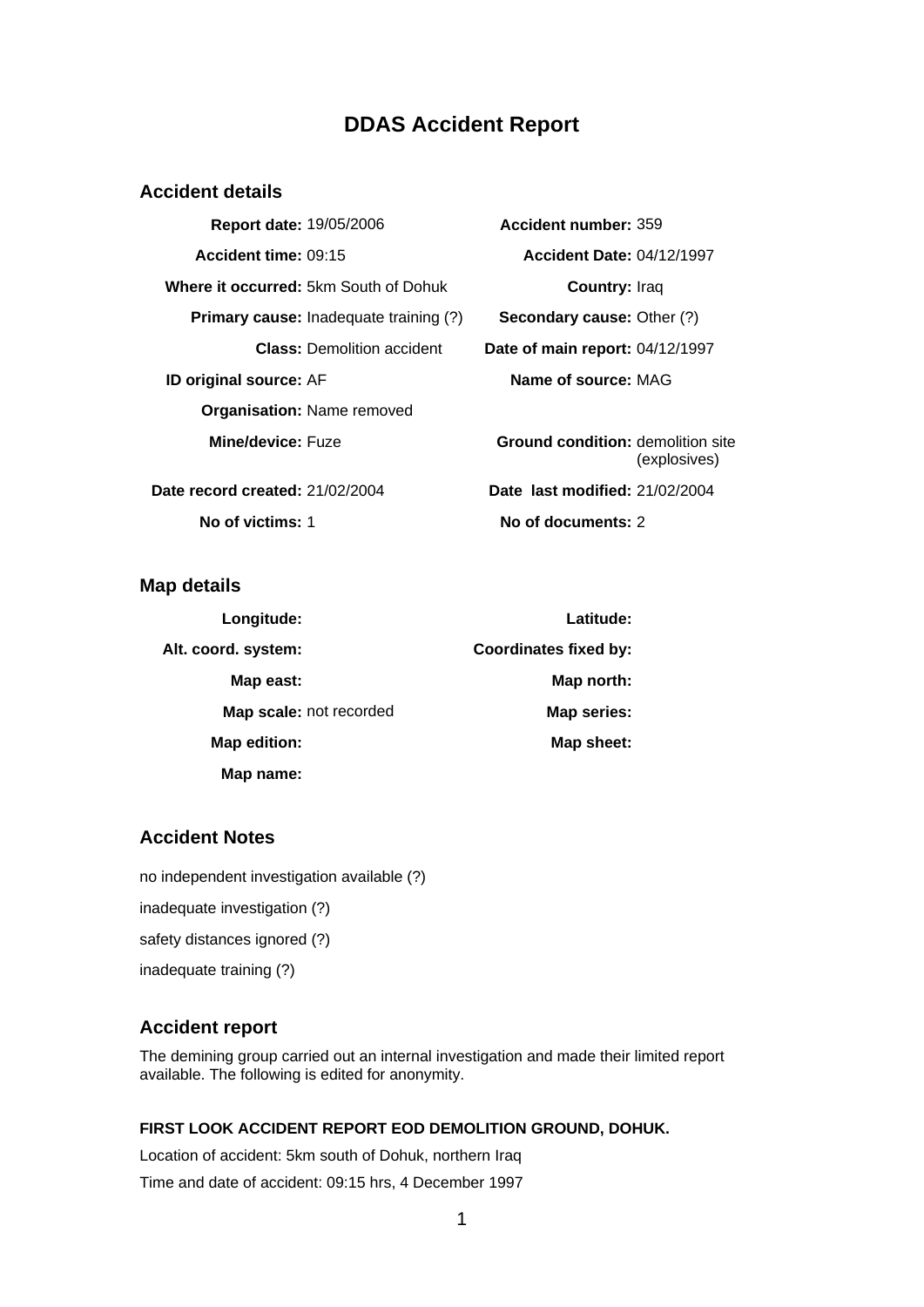#### Injured: EOD operator

Ammunition involved: Fuze impact SQ/D ML7

Demolition explosives involved: Charge demolition 230g PE4 Cord detonating

Demolition equipment involved: Exploder Hand Held DC L3 (Shrike)

### **INTRODUCTION**

On the 4th of December 1997 an accident occurred which injured an EOD operator. The accident resulted from a series of technical and procedural errors and recommendations to preclude such in future are given in this report.

## **SITUATION**

A request was made by the Public Relations Office in Dohuk to remove and destroy approximately 7000 munitions, 2000 1 2.7mm rounds and 2500 mines which had been collected by the local Pesh Mergas (Force 1) from the area around Zawita, east of Dohuk. The mines were dealt with by [Demining group] 7 and a COR team from Diyana.

Force 1 decided that they required most the larger munitions (1500 x shell HE 152mm and mortar bombs l20mm) for their own purposes. All of these munitions were unsafe for firing but were taken nonetheless. This left the EOD team with few large HE filled munitions with which to destroy the remaining, smaller calibre, items. Despite requests to the PRO for the return of 400 large calibre munitions, Force 1 kept their haul.

On the day of the accident EOD team 1 was due to destroy 120 fuzes, 1000 12.7mm rounds and 3 illuminating mortar bombs, the last of the non-WP filled items remaining. WP filled items were to be destroyed the following week in another area following PRO assurances that the security situation in this area had improved.

## **GROUND**

The only suitable demolition site available was 5km south of Dohuk city. This was not the most ideal of sites as a normally quiet agricultural road running through it is currently used for the illicit, and almost constant, traffic of petrol from Mosul. However, military operations to the north and east and the hazards of transporting ammunition through Dohuk city to the west precluded other sites.

The road through the demolition ground runs approximately north - south, the ground rising to the east and falling to the west. The firing point uses two walls of an extended culvert enhanced with a sandbag wall and a sheet metal roof. The pits were originally sited amongst boulders some 150m south of and below this point. Once the local villagers started to plough the land around the pits, it was agreed to move them to a point on the east side of the road, 120m south and 10m above the firing point.

The nearest pit (pit 1) was 120m from the firing point, the other 3 being spaced along the road at 10m intervals. Pits were fired in the sequence 4, 3, 2, 1 (back towards the firing point).

Sentries were positioned on high ground to the east and south-west. During firing, road cut-off groups were established at points 1 km north and south.

At the time of the accident the weather was sunny but cool with a light southerly wind and a medium inversion.

### **SEQUENCE OF EVENTS**

The team arrived on site at 07:15hrs and prepared the site. 4 pits were laid. Pit 1 containing the following:

Fuze impact SQ+D ML7 Fuze impact SQ+D M12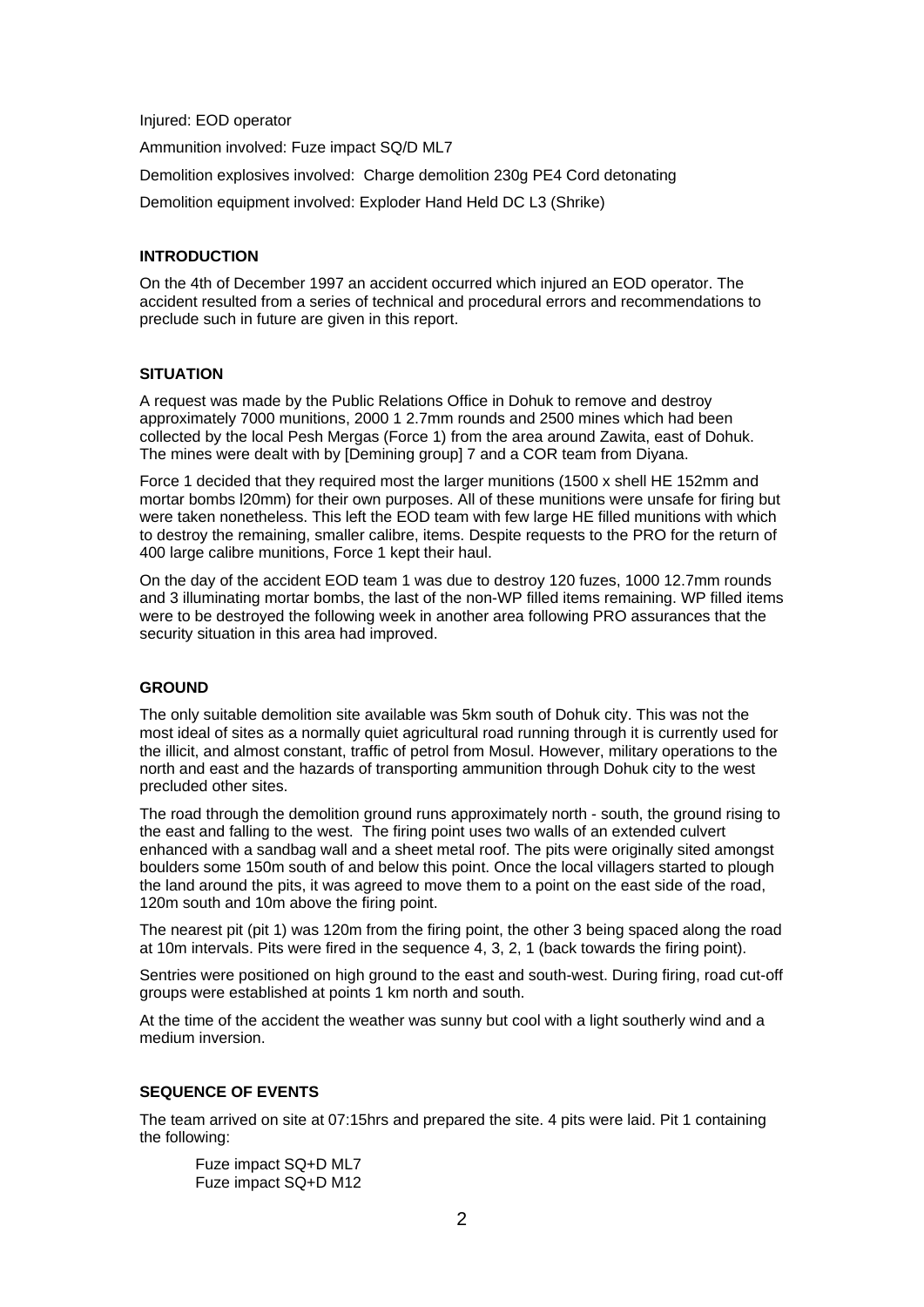Fuze proximity MDI 1 Total 120 Charge PE4A (230g) x 6 Cord detonating (m) x 3

The fuzes were laid in 3 layers.

The top layer comprised ML7 fuzes in their metal containers laid horizontally. The state of the containers was such that the fuzes could not be removed without difficulty. A 690g PE charge was spread over the approximate positions of the magazines with a central point of initiation.

The second layer comprised unpackaged fuzes. Again, a 690g PE charge was spread over the magazines with a central point of initiation.

Unpackaged fuzes placed with their magazines uppermost made up the bottom layer. The operator was relying on the explosive fill of the second layer to detonate that of the bottom layer.

1m to the side of the pit, the following items were linked to the demolition by detonating cord.

Bomb mortar 82mm illuminating (fuzed) x 1 Bomb mortar 82mm illuminating (unfuzed) x 2 Charge PE4A (230g) x 2 Cord detonating (m) x 3

After preparation, all items were covered with soil as protection against disruption by previous demolitions.

The remaining 3 pits each contained:

| Round 12.7mm tracer x 300 |     |
|---------------------------|-----|
| Charge PE4A (230g)        | x 3 |
| Cord detonating (m)       | x 3 |

The shots were fired between 09:00 and 09:02 hrs. The remains of the illuminating bombs continued to burn for a minute or so after the demolition. At 09:05 hrs the operator went forward to check the pits in the order 1, 2, 3, 4 and, at 09:10 hrs, declared them clear. Traffic was allowed back into the area.

Pits 2 - 4 were fully clear.

A visual check of Pit 1 would have shown the remains of several fuzes, 6 fuzes still unfunctioned and an empty mortar bomb body.

The operator had returned to Pit 1 and was in the process of checking the pit fully when the EOD specialist arrived. As he left the pit to meet him, one of the fuzes functioned. 2 fragments had entered through the side and rear of his boot. Injuries to the operator were:

Small cut - left outer ankle

Partial tear - fibular collateral ligament, left foot. (Sprained ankle)

Bruising - rear lower tendon, left leg.

The EOD specialist was uninjured.

### **CAUSE OF ACCIDENT**

The explosion was caused by a fuze "cooking off" in the pit. The internal temperature of the explosive filling had reached the point at which it burned to detonation (deflagration to detonation transition - DDT). Heat most likely came from illuminating composition still smouldering beneath the surface.

In sum, the accident can be attributed to a number of factors:

**Insufficient large calibre HE munitions.** The removal of many of the larger HE filled items by Force 1 meant that uneconomical and slower methods of disposal had to be used.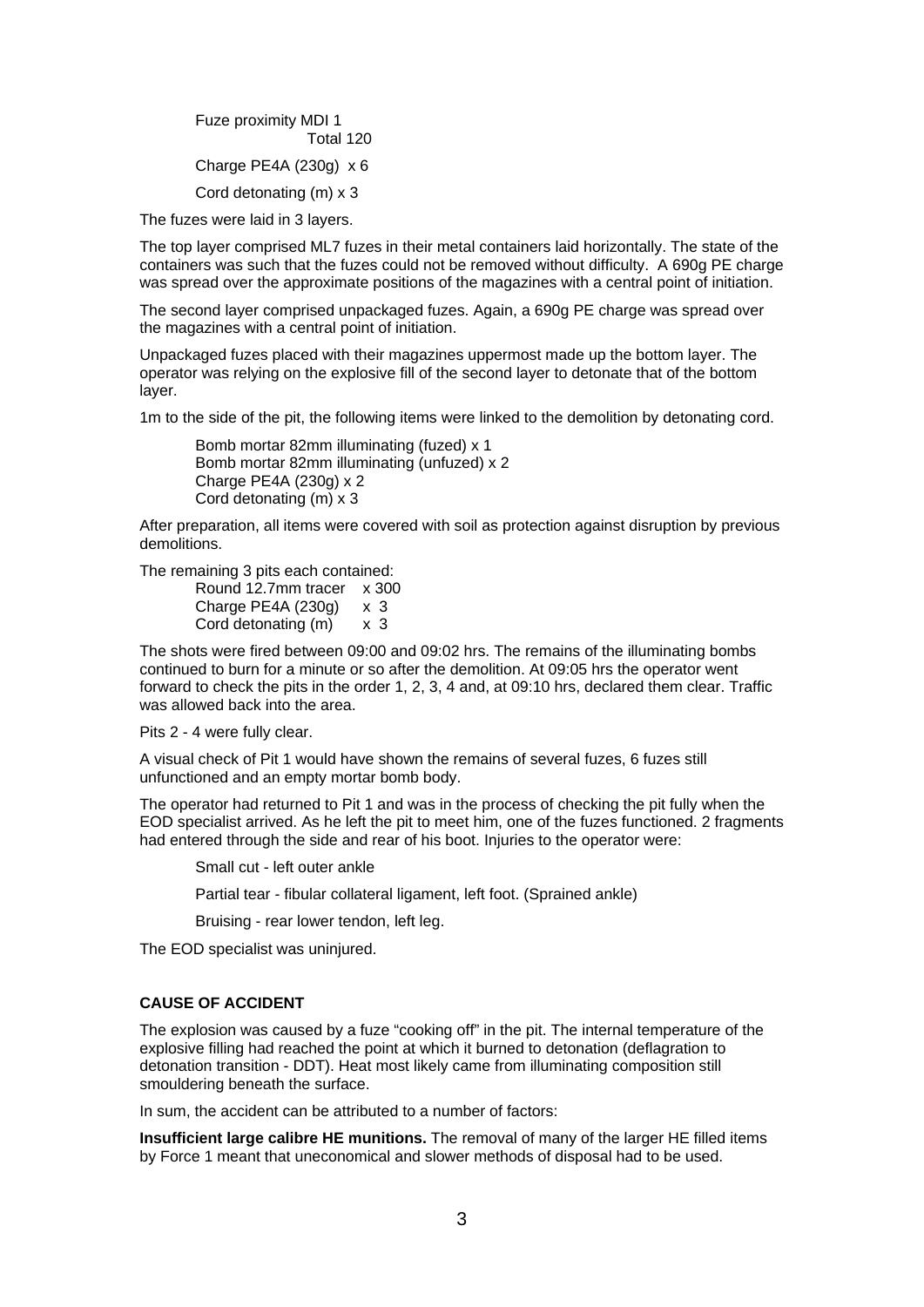**Too many fuzes in pit.** 120 fuzes are difficult to place in a pit with a sufficient covering of PE to sustain a detonating wave over the entire charge. As this was the 4th pit to be fired it will have been subjected to groundshock 3 times before initiation. Without heavy cased munitions to hold light items such as fuzes in place it is doubtable that, when fired, the pit was in the same configuration as originally laid.

**Two layers of fuzes to one of PE.** The operator made a false assumption that the HE fill of one layer of fuzes would be sufficient to induce detonation in an underlying layer. This would not happen as:

The magazines did not contain enough HE.

They were not in close intimate contact (not enough surface to surface contact as the top layer would present round surfaces to the flat ends of the underlying layer.

**Central points of initiation.** Where a row of 5 or more fuzes is to be destroyed by a PE charge, this charge should be initiated, by detonating cord, at both ends. This was not the case here.

**Burning illuminating bombs in close proximity to unfunctioned fuzes.** The burning fill of the mortar bombs heated the ground above and around unfunctioned fuzes. This material remained hot in the ground for at least 10 minutes.

**Insufficient soak time allowed for burning pit. A** mandatory 30 minute soak time is imposed for WP filled munitions. A soak time is not normally allowed for illuminating bombs as most of the fire is burning parachutes or vegetation. However in this case a combination of hot ground and sensitive explosives caused an explosion 13 minutes after firing. At this site however, long soak times would be impracticable due to the large volume of traffic travelling through the area.

**Pit not checked fully before personnel allowed into area.** The operator made only a cursory check of the pit to ensure that the fire was out before declaring the area clear. Checking a pit after demolition is inherently hazardous. Allowing other personnel into the area before the check is complete increases the risk of multiple casualties.

## **RECOMMENDATIONS**

**Limits.** A limit should be set upon the maximum number of fuzes to be destroyed in one pit. The current limit as per EOD SOPs is one layer. This should be further limited to a maximum of 40 fuzes (4 rows of 10 with 3 points of initiation).

**Packaged munitions.** Wherever possible, munitions are to be removed from their packaging before demolition.

**Carrier munitions.** Smoke and illuminating filled munitions are not to be destroyed in conjunction with fuzes or other low charge/weight ratio items (other than those fitted to the munition itself).

**Checking of pits.** The importance of checking pits fully, for the complete detonation and/or safety of munitions involved in the demolition before other personnel are allowed to enter the area, is to be emphasised to all EOD and demining technical personnel.

Signed: dated day of accident.

# **Victim Report**

**Compensation:** not made available **Time to hospital:** not recorded

**Victim number:** 456 **Name: Name removed Age: Gender:** Male **Status:** deminer **Fit for work:** presumed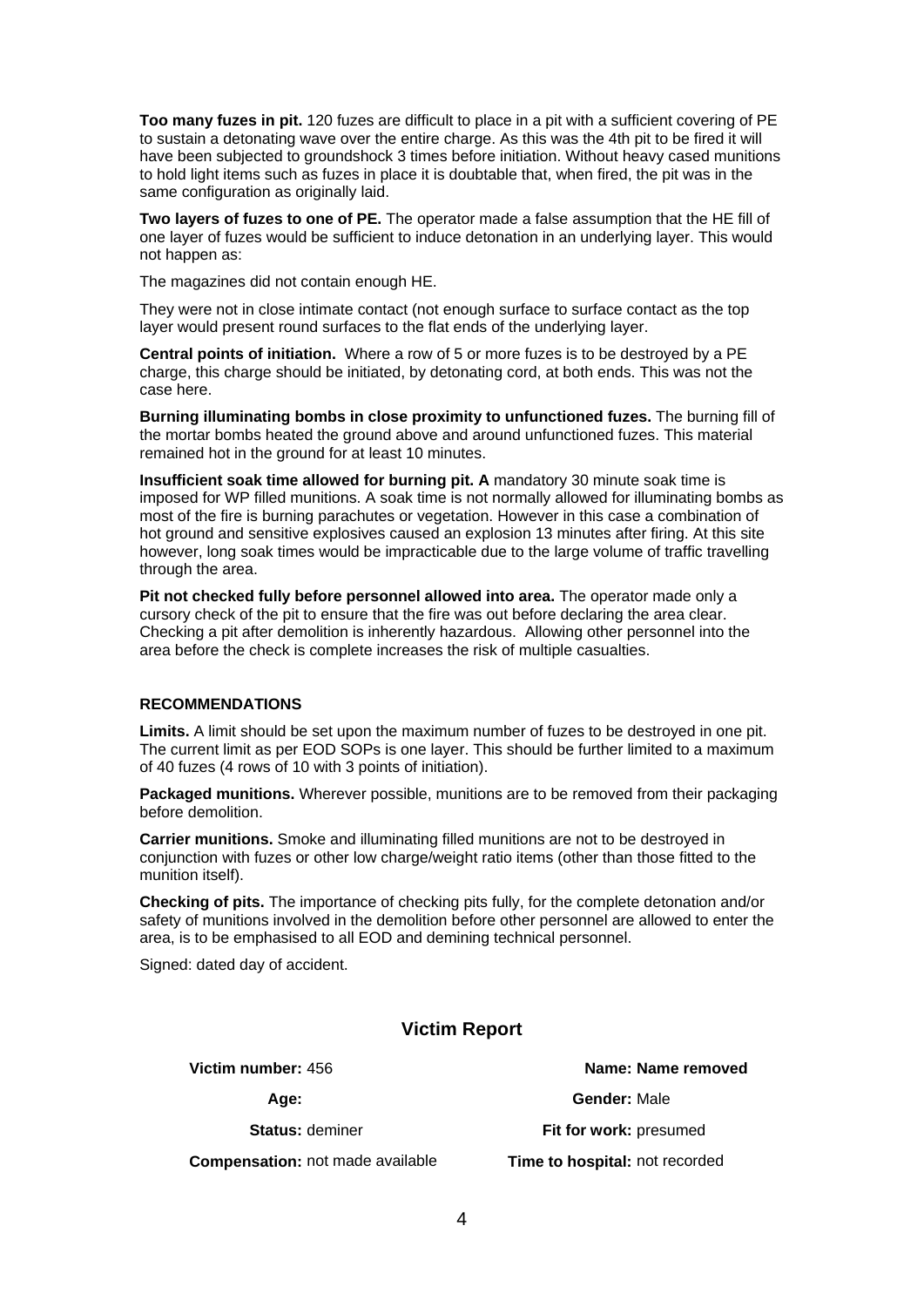## **Protection issued:** Not recorded **Protection used:** not recorded

### **Summary of injuries:**

INJURIES

minor Foot

**COMMENT** 

See medical report.

# **Medical report**

The following brief reports are reproduced as found in the file – they have been edited for anonymity only.

## **Medic**

Office, Dohuk – 13:30hrs 04 December 1997.

When I heard the explosion I went towards the pit. I conducted a primary survey of the casualty. His airway was clear and he was breathing. I looked to see if he was bleeding. He was not.

I then made further checks and measured his blood pressure. His breathing and circulation were both normal. He did not have any injury that required the use of an IV drip. He was in some pain so I administered I ampoule of Pentasusin by injection.

After that it was very necessary to transport him to the hospital. The doctor at the hospital sent him to the X-ray department. He was given 1 ampoule of aspegic (an anti-convulsant). The medical staff said that he would need to be seen later by a specialist.

### **Doctor's report**

To whom it may concern:

The above patient had injury to lat. collateral ligament. (Fibular collateral ligament) partial tear. He needs to be in P.O.P. (gypsona) for 3 weeks rest. To be followed up.

# **Analysis**

The primary cause of this accident is listed as *"Inadequate training"* because it seems that the Victim loaded the pit incorrectly and then went back to it too soon (although the investigator on site may have made the same mistake given that he found a mortar still too hot to touch).

The secondary cause is listed as *"other"* because the group's ability to conduct demolitions as they would have preferred was compromised by the actions of local fighting forces.

## **Statements**

The following statements have been edited for anonymity.

### **The Victim**

Azadi Hospital, Dohuk – 12:30 hrs 04 December 1997

After firing there was a fire in the pit. I told the 2 checkpoints to stay in position. I waited a few minutes after the fire had finished. I went to the pits and saw that a piece of cloth was still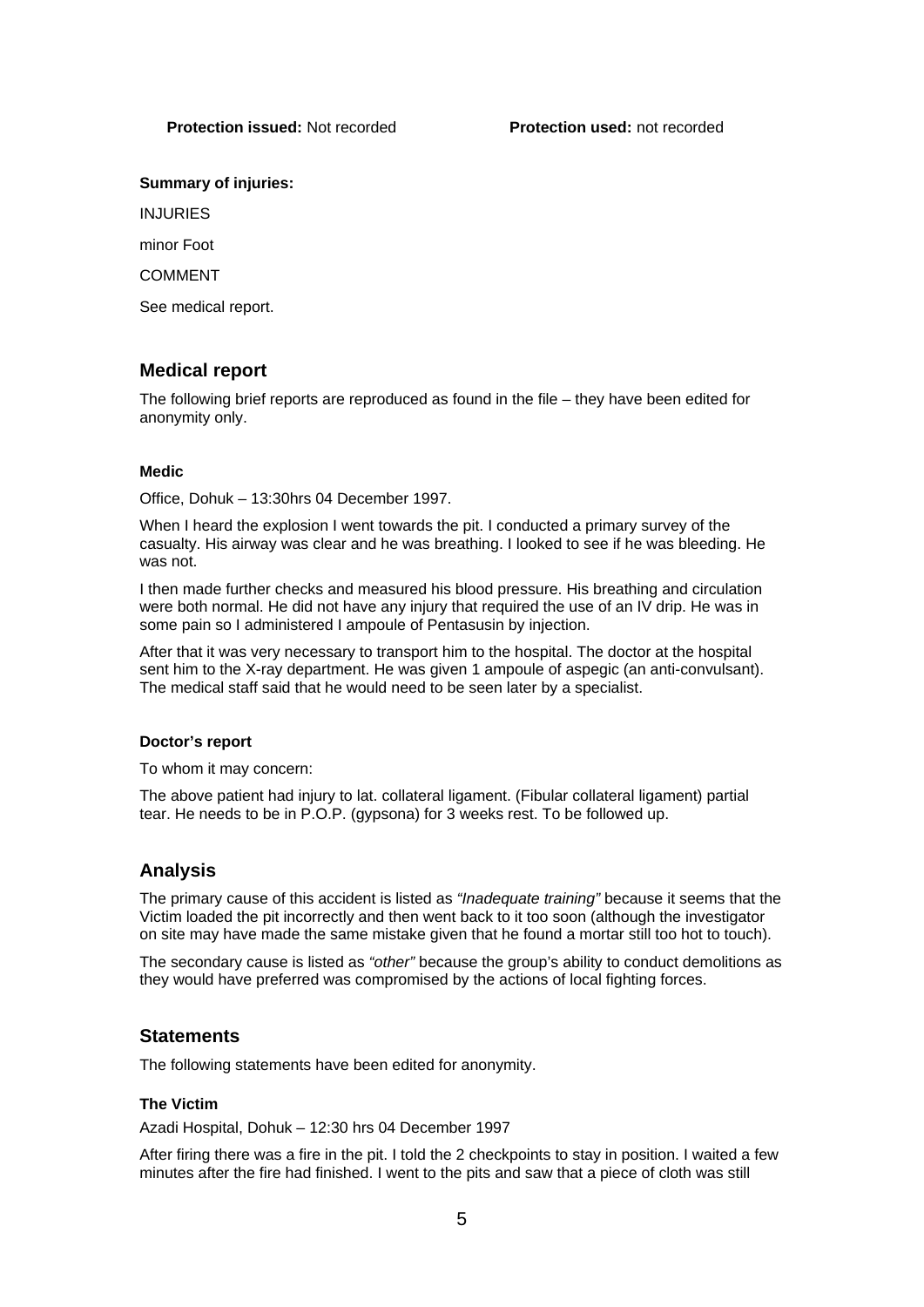burning in pit 1. I put some soil on it to extinguish it. I then checked the other 3 pits which were clear. I then told the Supervisor to come back and to allow vehicles through. After this I put the detonators for the next series of blows in their safe place amongst the rocks.

I went back to pit 1 to check that it was all clear. I saw that the ground was hot around the fuzes was hot. As I was leaving the pit, the explosion occurred.

Q. Just before the explosion occurred you were in the pit. How many fuzes did you see in there?

A. I could see between 6 and 10 fuzes still in the pit but the ground was soft so it was difficult to see if there were any more.

Q. Did you notice the burnt out mortar bomb in the pit?

A. No.

Q. How was the pit laid?

A. There were three layers of fuzes. Those on the bottom layer were lying with their magazines uppermost. Above these was a layer of fuzes with their magazines back to back above which was a layer of PE4. Those in the top layer were in containers with a layer of PE4 on top.

There were two strands of detonating cord running into the pit, one to each layer of PE.

Another strand of detonating cord led to 3 illuminating mortar bombs outside the pit. Each of these had its own charge, in the fuzewelI of the two unfuzed bombs and over the fuze/body joint of the fuzed bomb.

Q. How much PE did you use on the fuzes?

A. Six (230g) charges.

Signed.

#### **Supervisor**

Office, Dohuk – 13:15hrs 04 December 1997.

We prepared 4 pits. After this we told all Checkpoints to stop vehicles and personnel from entering the area. After this was done we started demolitions.

After all shots had been fired, [the Victim] called me on the radio and said that there was a fire in the pit. I told him not to go near the pit until the fire was out and that we would not allow any vehicles in.

Later [the Victim] contacted me to say that he was at the pit and the fire was out. When he said this, we allowed vehicles through and returned to the pits.

Whilst I was beside the road I heard the fuze explode.

Q. What was in the other pits?

A. There were 3 other pits each containing 300 rds of 12.7mm (Dyoshka) ammunition, 3 x 230g cartridges of PE4A and detonating cord.

#### **EOD Specialist**

The following is given by way of a witness statement as, unusually (but conveniently) for an investigating specialist, I was on site when the explosion occurred.

I was visiting the team on their last day of demolitions on this site. Most of the large items had been destroyed and only fuzes and 12.7mm (Dyoshka) rounds remained. 900 fuzes and 2000 Dyoshka had been amongst the items destroyed the previous day.

Following a meeting with UNGCI at 0:800hrs, I arrived on site at 08:43hrs to find the team leaving the danger area as they were about to "det up" for the first blow. I went back to the